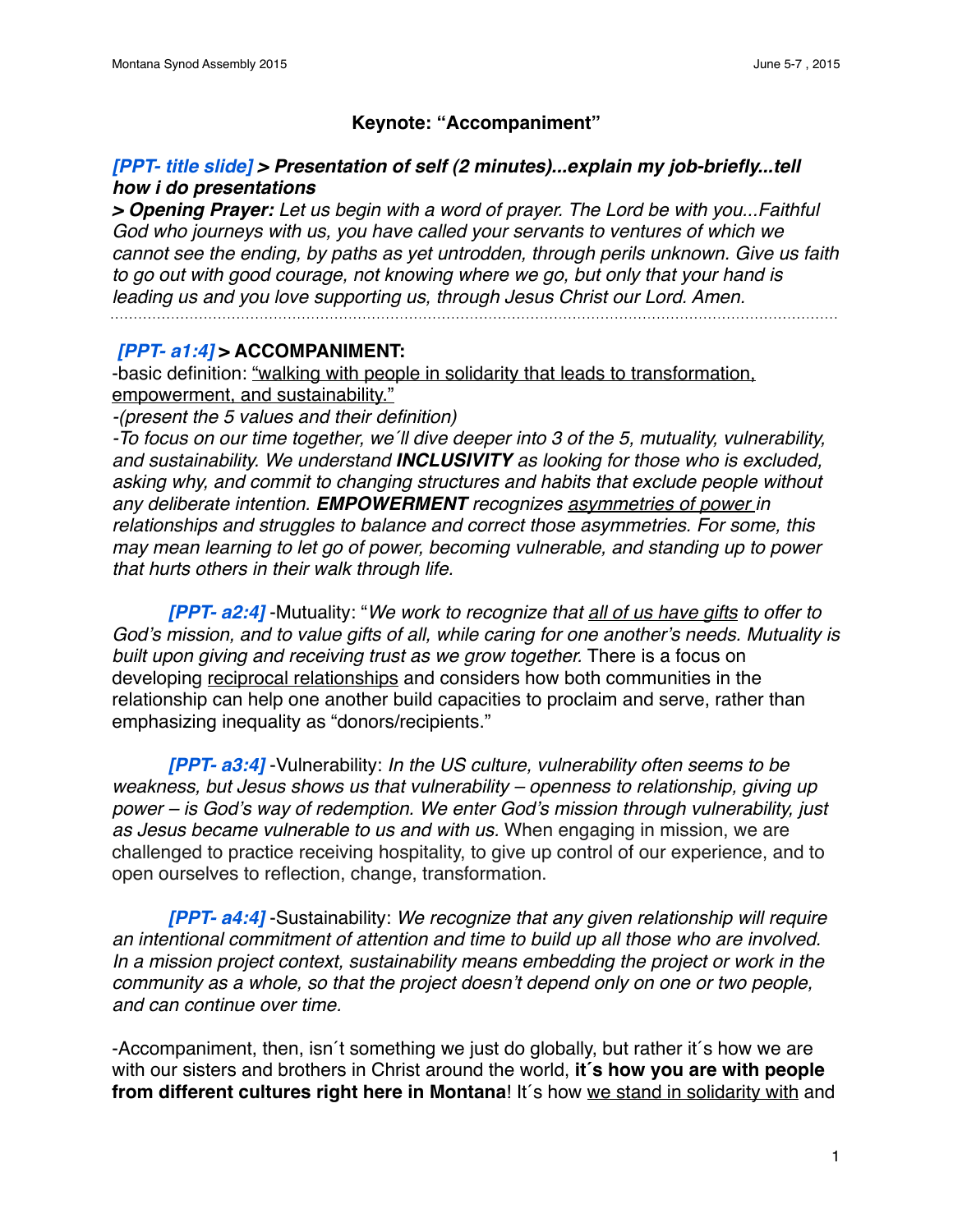walk alongside each other and marginalized community, together living into the reconciling love of God.

-A. Gittins:*To love you must encounter*. We can´t truly know, much less love, in the abstract because human encounter, meeting each other, is the **only authentic way** to know and to love.

# **> MUTUALITY (elephant and mouse)**

*[PPT- m1:3]* > 1.- What´s going on in this image, what do you notice? ...which of these two is courageous?

- 2.- Who has more power... who is the giver/receiver? (they´re eye-to-eye).
- 3.- What does this image have to do with accompaniment and mission? Is there mutuality in this relationship?

### *[PPT- m2:3]* >A short story by Miriam Adeney

"Let me tell you a story about Americans," an African Christian friend said to me. Elephant and Mouse were best friends. One day Elephant said, "Mouse, let´s have a party!" Animals gathered from far and near. They ate. They drank. They sang. And they danced. And nobody celebrated more and danced harder than Elephant. After the party was over, Elephant exclaimed, "Mouse, did you ever go to a better party? What a blast!" But Mouse didn´t answer. "Mouse…where are you?" Elephant called. He looked for his friend, and then shrank back in horror. *[PPT- m3:3]*

There at Elephants feet lay Mouse. His little body was ground into the dirt. He had been smashed by the big feet of his exuberant friend, Elephant.

"Sometimes, that´s what it´s like to do mission with you Americans," the African storyteller commented. "It´s like dancing with an Elephant." //

----------

>COMMENTS: This is what happens when mutuality, accompaniment, or even understanding the other isn´t present in the relationship

> Each needs to be aware of the others reality, context, power, importance, struggles, etc.

>Mutuality is about developing and deepening horizontal, reciprocal relationships, where trust, openness, and honesty are key components.

>Mutuality is much more about partnership and collaboration

**\*\*\*-EXAMPLE:** *IELU´s modification of a ELCA project budgeting document, he made it better for his context, this is partnership.*

### *[PPT- v1:3]* **> VULNERABILITY**

*\*> What´s the first thing that comes to mind when you hear the word "vulnerability"?*

*V.1 Ask everyone to draw the Luther seal/rose on a piece of paper (can be scrap) V.2 Ask someone to describe Luther´s seal/rose out loud (as I draw it on board) [PPT- v2:3] >What is at the heart of our Lutheran image, our Lutheran heritage or identity?*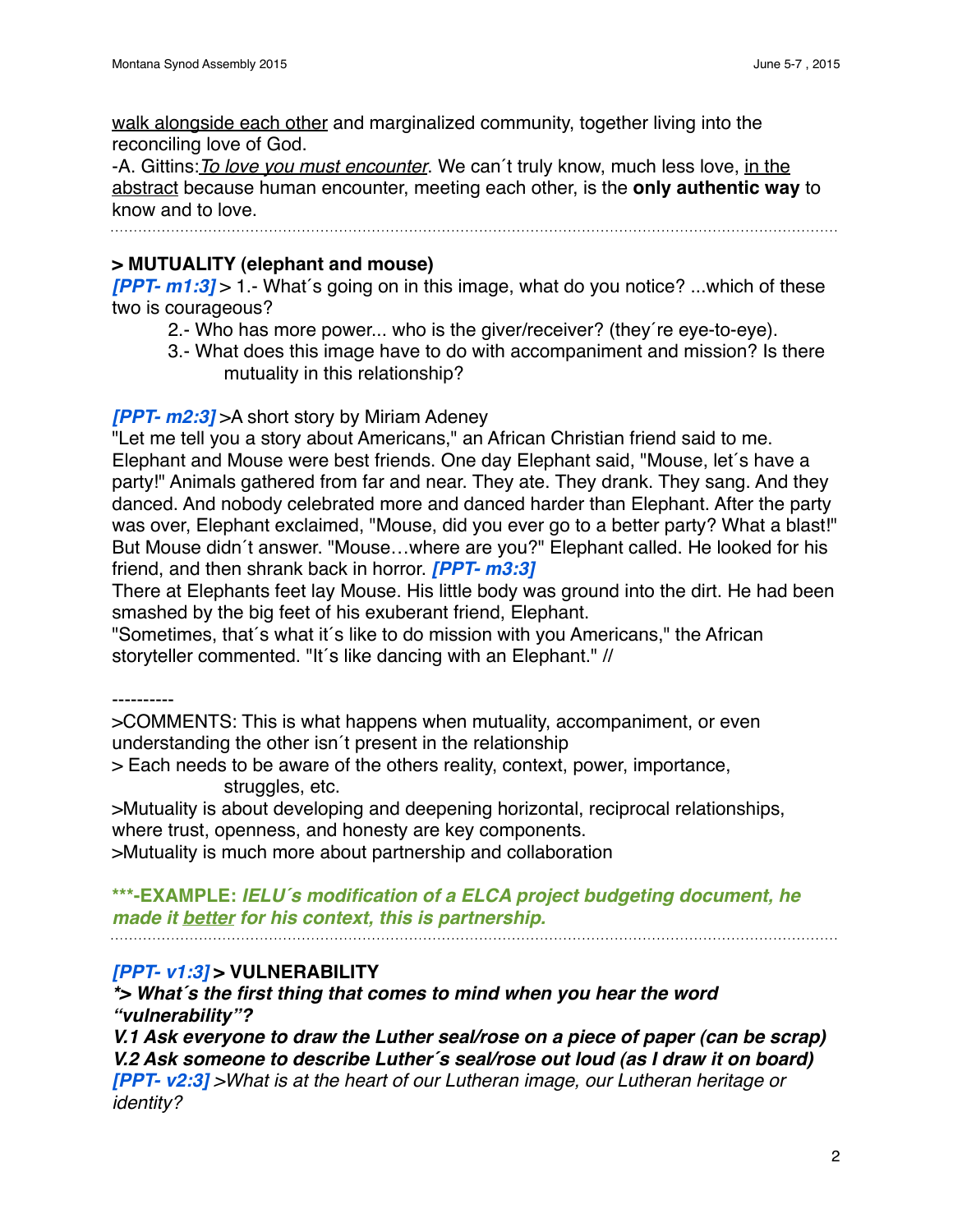Luther Seal: "at the heart of our lutheran identity is vulnerability, the vulnerability of Christ crucified, our vulnerability of being Christ-like"

**In his letter to (Nuremberg city clerk) Lazarus Spengler** (July 8, 1530), Luther explains his seal: *"The first should be a black cross in a heart, which retains its natural color, so that I myself would be reminded that faith in the Crucified saves us. "For one who believes from the heart will be justified" (Rom 10:10). Although it is indeed a black cross, which mortifies and which should also cause pain, it leaves the heart in its natural color. It does not corrupt nature, that is, it does not kill but keeps one alive. "The just shall live by faith" (Rom 1:17) but by faith in the crucified."*

## *[PPT- v3:3] V.Westhelle: VULNERABLE WILLINGNESS*

Vítor Westhelle: "Transfiguring Lutheranism: Being a Lutheran in New Contexts" *We live in a world that is broken and damaged... And our identity as Lutherans does not lie in the laudatory proficiency of reciting articles from the Augsburg confession but in our willingness to be vulnerable so that while being immersed in the traditions of the church our theologizing is one that allows the cries of the broken, forsaken and the frail to interrupt our traditioned listening so that God's voice might be heard."*

*-Vulnerability helps us to be transparent with one another and break down barriers that controls or inhibit relationships.*

*-*Vulnerability isn´t weakness, but vulnerability is giving up something to be transformed by the other.

-DISCLAIMER: I´m speaking to you as one from the dominant culture and offer this perspective and critique to the church of the dominant culture. Because vulnerability for oppressed and marginalized peoples may look, feel, and manifest itself differently. -But my point is that vulnerability is an openness to relationship, a giving up of power to hear and be moved by the cries of broken, forsaken and frail who are already around us.

**-Authentic engagement and relationships can only come about when we´re ready and willing to open ourselves up to being vulnerable. At the center of who we are as Lutheran and as Christians, is vulnerability, because God works, redeem, and saves through vulnerability.**

**\*\*\*-EXAMPLE: For me, being asked to teach at the local seminary in Spanish within 4 months of arriving: i arrived with one school of training and learned from my students, there were times when i didn´t say things correctly, etc. but we built relationship;** 

*[PPT- s1:4]* **> SUSTAINABILITY <THIS IS A HUGE FOCUS NOW IN MY AREA>**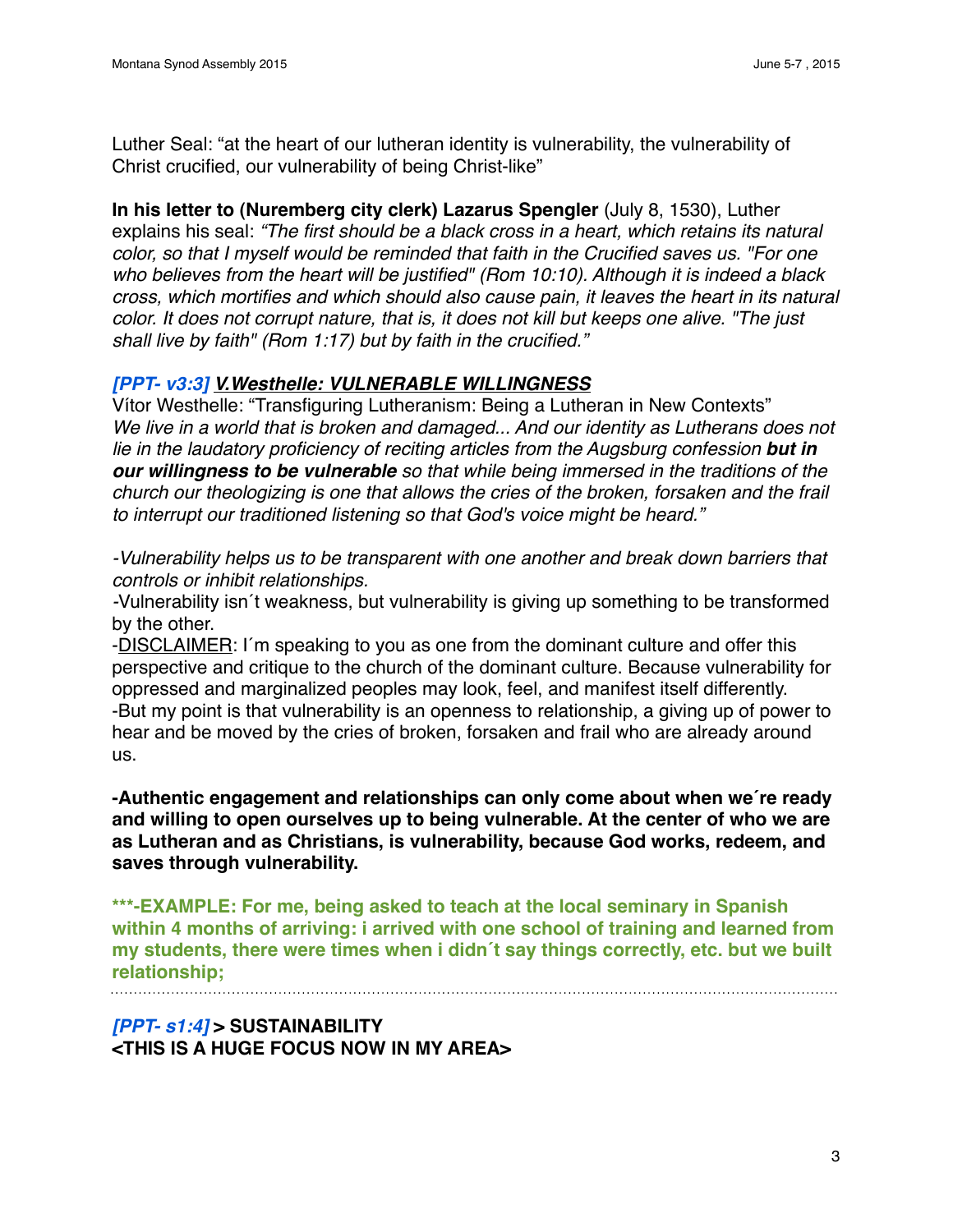> Raise your hand if you've ever heard the axiom: "Give a man a fish, and you feed him for a day; teach a man to fish, and you feed him for a lifetime."

*[PPT- s2:4]* > QUICK QUIZ: Is it from Lao-Tzu (Chinese Philosopher and poet 604 -531 BCE), or from Maimonides (Spanish Philosopher 1135-1204 CE), or from British author, Anne Isabella Ritchie (1880s), who wrote a story titled *Mrs. Dymond*, sometime in the 1880s and it includes this line. "He certainly doesn't practise his precepts, but I suppose the patron meant that if you give a man a fish he is hungry again in an hour; if you teach him to catch a fish you do him a good turn."

While we may know this old axiom, we need to take it a few **steps further**...we may be comfortable with the axiom as it is: (repeat axiom),...but how does it sit with you when we look deeper, past the comfortable?

*[PPT- s3:4]* >> -If you teach me to fish, you have fed me for the day; or until the river is overfished or polluted or the shoreline seized for development. But, if you teach me to organize, then whatever the challenge, I can join together with my community and peers… and we will fashion our own solution. (~Barefoot Guide to Working with Organizations and Social Change, Vol 1) **<-- this is adds a much more community organizing spirit to this axiom**

>> But even within the axiom, we must read it the hermeneutics of suspicion and ask: who is doing the teaching (dominant culture or oppressed/marginalized culture?) and who is learning (the foreign companion churches or North American companion congregations and synods?) Who is teaching and who is learning? The original axiom smells like patriarchy, imperialism, individualism, and superiority.

>> *-As missionaries and as the ELCA Global Mission who accompany our companion churches around the world, we have learned to stop teaching and to sit down with our companion communities, we listen to people share about how important the river is to them, their health, their well-being, and that of their children and grandchildren...we listen to stories, and are present with our sisters and brothers in their hunger while they tell us what it was like before they became hungry and why they no longer have a fish today, we spend time getting to know their culture and reality. Our companion sisters and brothers are not poor recipients of our donated charity fish, nor students of our fishing expertise, because [PPT- s4:4] they are co-teachers, and co-fishermen/ fisherwomen and have something to tell us that will feed us too. // this aroma of sustainability smells differently, doesn´t it?*

1.> Sustainability…keeps us firm to the commitment that relationships are neither trivial nor fleeting; rather they´re developed to be extended into the future without eroding or overly using existing human and material resources .

2.> When we say sustainability, we're talking about integral, holistic, comprehensive sustainability (it lasts for the long haul) issues that our companion churches have identified as areas where they would like more help.